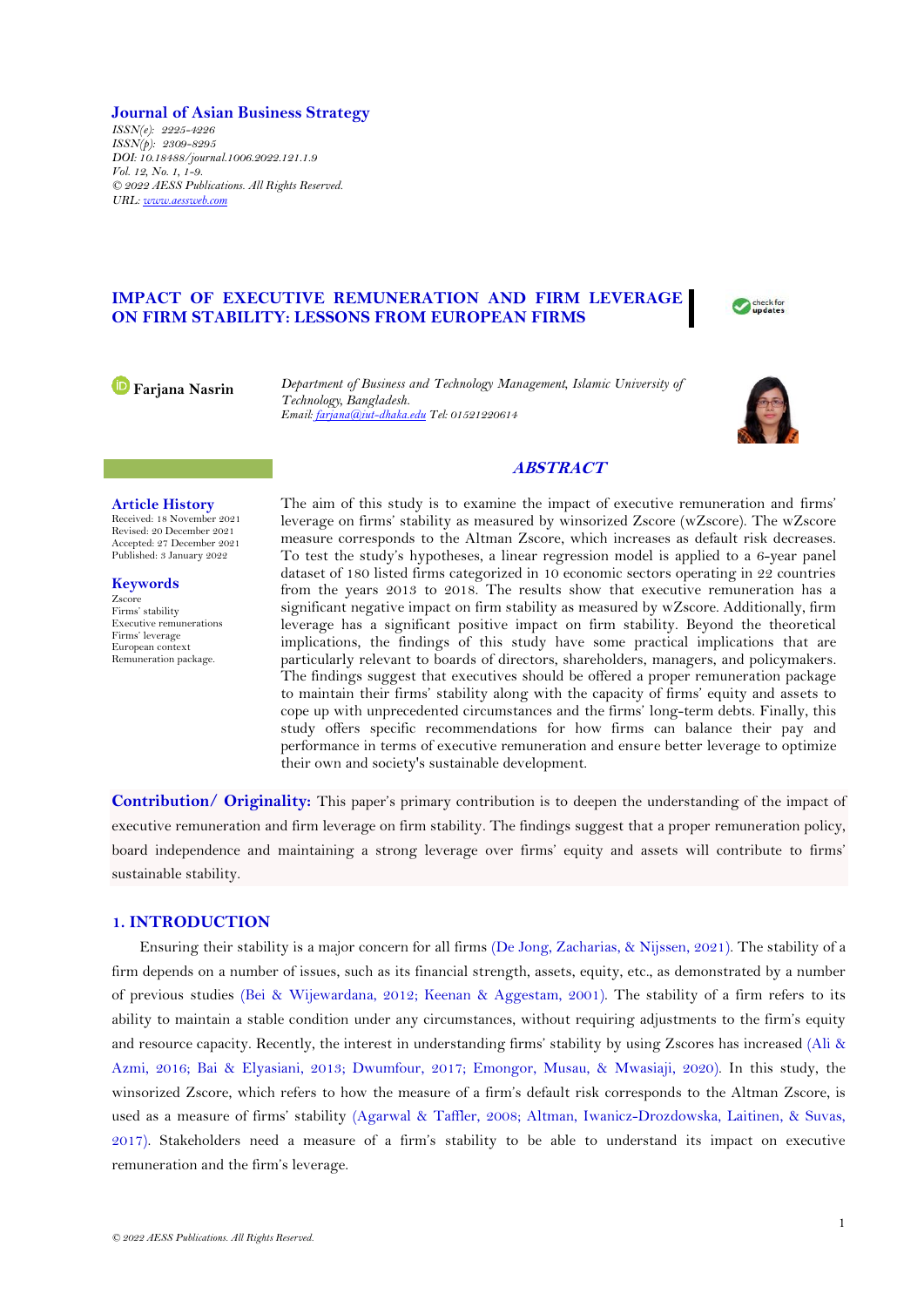The board of directors is responsible for ensuring a firm's stability, though it is challenging to manage unprecedented risks while maximizing the firm's strengths. Besides, employees' benefits, work responsibility and performance also contribute to the stability of a firm. Executive remuneration has a major impact on wZscore as a measure of stability because having a proper remuneration package including salary, bonuses, and performance appraisals motivates employees to work for the company's betterment [\(Nurun & Dip, 2017;](#page-7-2) [Thang & Quang, 2005\)](#page-8-0).

A firm's financial stability also depends on the firm's leverage, meaning the strength of equity to ensure better returns on assets. With increased leverage, a firm can manage its long-term debt with minimal liability [\(Valencia,](#page-8-1)  [2014\)](#page-8-1).

Based on the above considerations, this study aims to identify the impact of executive remuneration and firms' leverage on the stability of firms. This study employs a 6-year panel dataset from the years 2013 to 2018 of 180 listed firms across 10 economic sectors operating in 22 European countries. To get a proxy of firms' stability, wZscore is used to investigate the influence of executive remuneration and firms' leverage on stability. To identify the relationship, regression models are constructed based on a sample of European firms.

The empirical results demonstrate that executive remuneration has a significant negative effect on firms' stability as measured by wZscore, whereas firms' leverage has a significant positive impact on firms' stability. The remainder of this paper is organized as follows: section 2 provides the theoretical framework and literature review, section 3 describes the research methodology, section 4 describes the findings and analysis, and section 5 describes the conclusions and implications.

### **2. LITERATURE REVIEW**

#### *2.1. Firm Stability and Executive Remuneration*

Executive remuneration refers to compensation of the board members for the performance of their duties in terms of salary or fees. The previous literature suggests that the relationship between a firm's stability and its executive remuneration remains inclusive because of the application of different empirical methods and theories [\(Aslam, Haron, & Tahir, 2019;](#page-6-6) [Rasoava, 2019\)](#page-8-2). [Elsayed and Elbardan \(2018\)](#page-6-7) found evidence of a strong influence of executive remuneration on firms' stability using the tournament theory of compensation; however, the study of [Aslam et al. \(2019\)](#page-6-6) found only weak evidence for this link. Nonetheless, there is evidence of a significant association between executive compensation and firms' stability [\(Raithatha & Komera, 2016\)](#page-8-3) and a simultaneous relationship has been shown to exist between the two [\(Buachoom, 2017\)](#page-6-8).

Additionally, a positive and significant association between firm stability and executives' remuneration has been demonstrated when the board size is larger [\(Al Farooque, Buachoom, & Hoang, 2019;](#page-6-9) [Hearn, 2013;](#page-7-3) [Rehman, Ali,](#page-8-4)  [Hussain, & Waheed, 2021\)](#page-8-4). According to [Elyasiani and Jia \(2010\)](#page-7-4), executive compensation is positively related to firm stability and performance through employee benefits. The studies of [Sheikh, Shah, and Akbar \(2018\)](#page-8-5) and [Smirnova and Zavertiaeva \(2017\)](#page-8-6) showed that CEO remuneration is positively correlated with firms' accounting performance and vice-versa.

On the one hand, [Das and Dey \(2016\)](#page-6-10) found no evidence of a direct influence of executive compensation on firm stability, other than temporal issues [\(DesJardine & Shi, 2021\)](#page-6-11). Also, because compensation policies are based on share price, executive directors' remuneration has no direct relationship with firm performance [\(Kirsten & Du,](#page-7-5)  [2018\)](#page-7-5). The authors [Yamina and Mohamed \(2017\)](#page-8-7) revealed that compensation is linked to relatively improved financial performance, while bonus payments are linked to firms' accounting performance.

On the other hand, [Bussin and Modau \(2015\)](#page-6-12) argued that the relationship between executive remuneration and firms' stability has been declining since the global financial crisis of 2008 due to executives' focus on enhancing their own remuneration. There exists a misaligned relationship between executive compensation benefits and company performance as well as firms' stability [\(Marimuthu & Kwenda, 2019\)](#page-7-6). However, [Merhebi, Pattenden,](#page-7-7)  [Swan, and Zhou \(2006\)](#page-7-7) noted that the declining relationship between these two has occurred as the focus has moved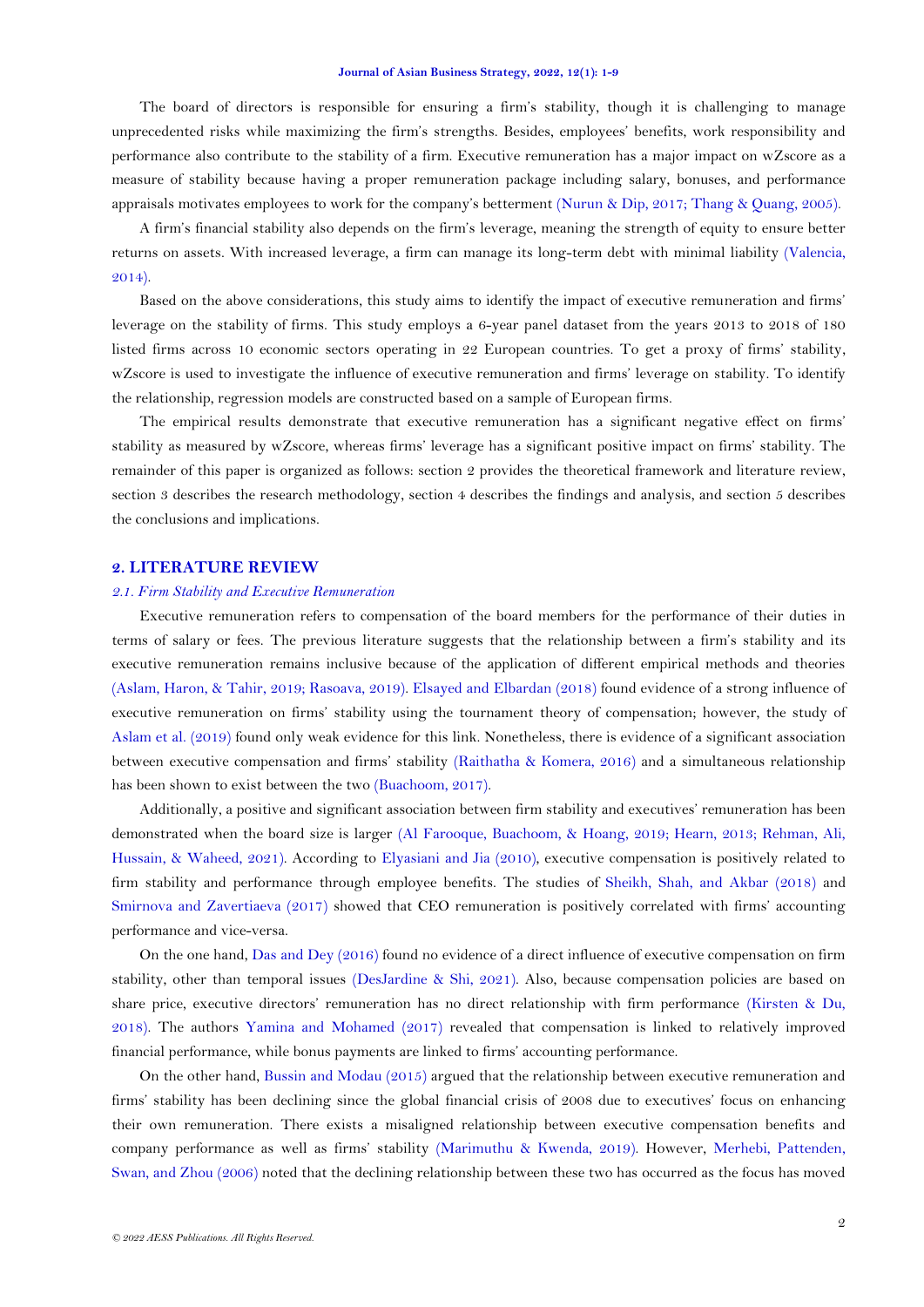away from short-term incentives. Studies have observed a negative impact of executive remuneration structure on firm stability [\(Chen & Jermias, 2014\)](#page-6-13). Also, the literature shows that executive directors' remuneration adversely affects firm stability when the lower rung of directors receives cash remuneration [\(Gill, 2014\)](#page-7-8). Based on the outlined evidence from the literature, it can be concluded that executive remuneration has a negative impact on firm stability. Hence, the following hypothesis is proposed.

*H1: Executive remuneration has a negative impact on a firm's stability*

#### *2.2. Firm Stability and Firm Leverage*

Leverage refers the ratio of firms' long-term debt to total assets. More simply it means the use of owners' capital or borrowing funds to increase the returns of assets. The previous literature has shown inconclusive results regarding the relationship between firms' stability and leverage. No significant effect has been found of leverage on firm value regardless of moderating factors like eco-efficiency [\(Osazuwa & Che-Ahmad, 2016\)](#page-8-8). [Jermias \(2008\)](#page-7-9) opined that factors like firms' strategic choices and managers' opportunistic behavior moderate the relationship between firm leverage and stability. A relationship between Zscore and firm leverage can be postulated in that increased leverage drives firms to take excessive risk [\(Bhagat, Bolton, & Lu, 2015\)](#page-6-14). [Valencia \(2014\)](#page-8-1) found a relationship between banks' leverage and stability, as increased leverage helps to finance loans with limited liability.

In addition, there exists a non-monotonic relationship between leverage and firm stability as measured by cash holding. On the one hand, there is a significant non-linear relationship between these two, as by increasing their leverage, firms can accumulate cash holdings to minimize the risk of bankruptcy and financial distress. On the other hand, factors like ownership concentration, creditors, and shareholders' protection can have different effects on firms' stability [\(Guney, Ozkan, & Ozkan, 2007\)](#page-7-10). However, other studies have demonstrated a negative relationship between financial stability and leverage. During times of crisis, bank risk negatively impacts on financial stability where there is deposit insurance coverage [\(Anginer, Demirguc-Kunt, & Zhu, 2014\)](#page-6-15). On the one side, both explicit and implicit leverage are negatively related to firm stability by increasing individual risks and vulnerability to financial shocks. On the other side, reverse leverage is good for the health of individual banks but bad for financial stability [\(Papanikolaou & Wolff, 2014\)](#page-8-9). During financial crises, leverage has a negative impact on large firms' performance and stability [\(Vithessonthi & Tongurai, 2015\)](#page-8-10). Finally, [Bei and Wijewardana \(2012\)](#page-6-1) found a positive relationship between financial leverage and a firm's financial growth though it gives a negative indication of the firm's future growth. There remains a positive moderating effect of capital intensity between leverage and financial distress when measured with the Zscore, as explained by [Lee \(2011\)](#page-7-11). During financial crises, there is a positive relationship between these factors for small firms [\(Vithessonthi & Tongurai, 2015\)](#page-8-10). Based on the above literature and arguments, it can be concluded that a firm's leverage has a positive impact on firm stability. Hence, the following hypothesis can be developed.

*H2: There is a positive relationship between a firm's stability and its leverage*

## **3. RESEARCH METHODOLOGY**

## *3.1. Sample Selection and Data Sources*

The purpose of this study is to analyze the impact of executive remuneration and firm leverage on wZscore as a measure of firm stability. This study comprises a 6-year panel dataset from the years 2013 to 2018 of 180 listed firms categorized in 10 economic sectors operating in 22 countries.

The Thomson Reuters database has been used as the primary source of data. Other sources of information include the Global Gender Gap Index and World Governance Indicator from the World Economic Forum and World Bank respectively. The Global Gender Gap Index, introduced by the World Economic Forum, is a framework for capturing the magnitude of gender-based disparities and tracking their progress over time. The Worldwide Governance Indicators (WGI) report aggregate and individual governance indicators for over 200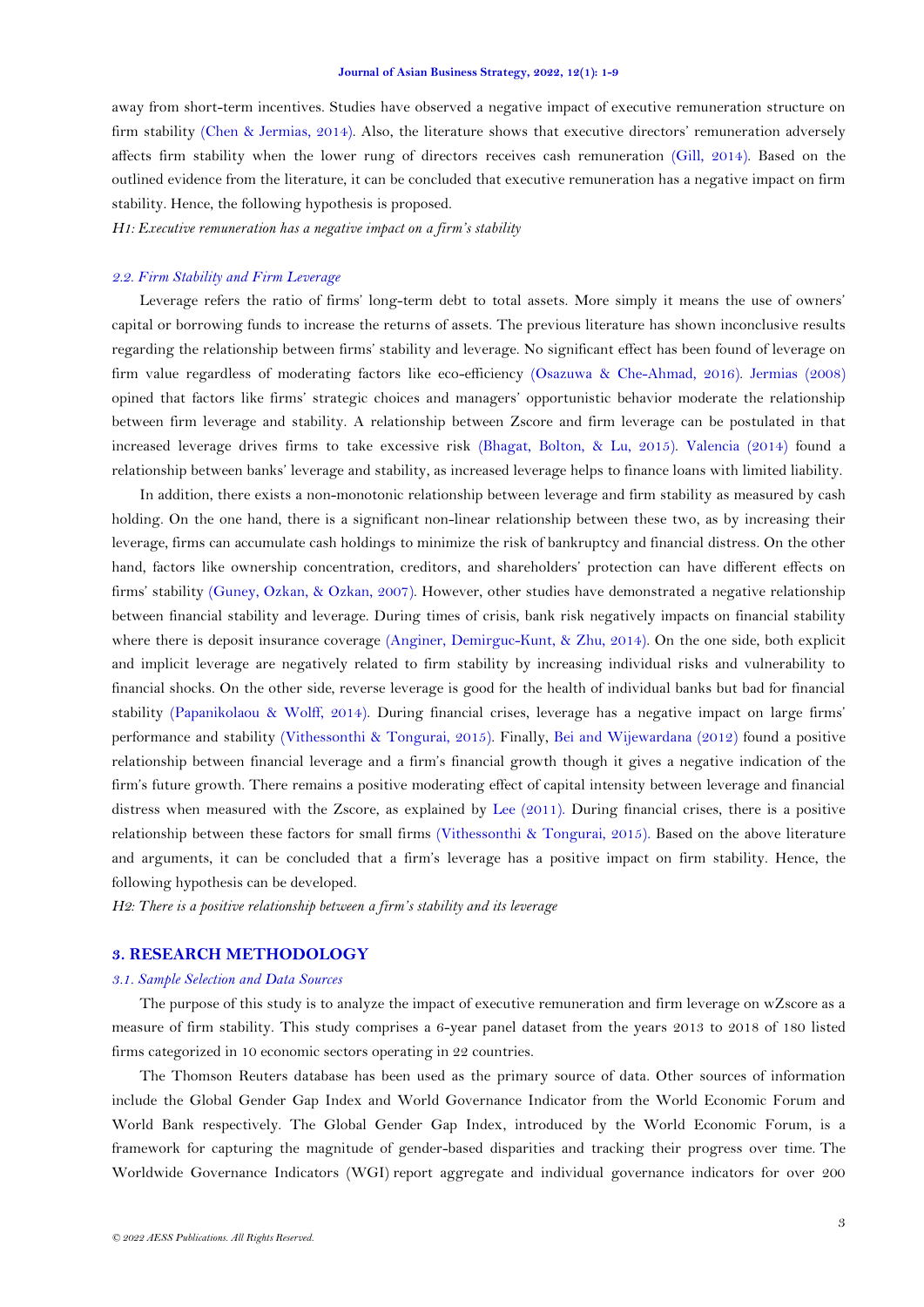countries and territories over the period 1996–2021, for six dimensions of governance including voice and accountability, political stability, and governance effectiveness. In our empirical analysis, to minimize any potential bias in the results, some irrelevant information is removed, such as observations of non-European countries if the firm's headquarters are in Bermuda, Mexico, Singapore, the United States, Russia, the Faroe Islands or if the GICS Sector Code is 40.

### *3.2. Variables Measurement*

In this study, we have used winsorized Zscore (wZscore) as the dependent variable to measure firm stability. Firm stability refers to the company's ability to cope with unprecedented circumstances with no significant changes to the company's assets. Here, wZscore is used as a proxy measure of firms' stability, meaning that firms' default risk corresponds to the Altman Zscore. A 6-year panel dataset has been used to test the hypotheses against the regression model. To identify whether executive remuneration and firm leverage can influence a firm's wZscore, several independent variables have been used in this study including, crucially, executive remuneration and firm leverage. Executive remuneration, an important independent variable in this study, refers to the compensation benefits of the executives of a firm in terms of salary, bonuses, shares, stocks and other financial compensation [\(Iqbal, Guohao, & Akhtar, 2017\)](#page-7-12) Firm leverage refers to a firm's capacity to maintain its long-term liabilities against its assets and equity [\(Eriotis, Vasiliou, & Ventoura-Neokosmidi,](#page-7-13) 2007). In this empirical study, several control variables have been used in the regression model to minimize model misinterpretation, including gender diversity (participation of men and women on the board), board independence (independent board members), ownership (shareholders' ownership of firm), size of the firm (total assets), board size (total number of directors on board), board executive (number of executive members in board), and ROA (return on assets). Random effect and fixed effect regression models are constructed in this study, which use these control variables to better understand their influence on wZscore as a measure of firm stability.

### *3.3. Methodology*

This study is based on panel data estimation using a fixed effect regression model. In our econometric model, there are several limitations caused by the unobserved heterogeneity problem [\(Gormley & Matsa, 2014\)](#page-7-14), which measures the time-invariant variables of each firm. Also, an endogeneity problem arises because of the causality relationship between certain independent variables [\(Roberts & Whited, 2013;](#page-8-11) [Wintoki, Linck, & Netter, 2012\)](#page-8-12). The measure of wZscore corresponds to the Altman Zscore, which increases as default risk decreases. Consequently, to gain a better understanding of the relationships among the dependent and independent variables in this model through multivariate analysis, wZscore has been multiplied by negative 1 (denoted as negwZscore). After checking all the variables to normalize their distribution, a regression model is run to understand the influence of these variables on firm stability. In this study, we have used a fixed effect model and a random effect model. Also, we have rejected the absence of firm-specific impact as a preliminary estimate, suggesting that ordinary least squared (OLS) calculations are inconsistent, and FE and RE estimations are more appropriate. The STATA command xtreg is suitable for panel-data linear models.

### **Model:**

$$
Y_{itc} = \beta_0 + \ \beta_1\text{Execute Remuneration}_{itc} + \ \beta_2\ \text{Firms}' \text{Leverage}_{itc} + \ \sum_{j=1}^j \gamma j\ \text{FLV}_{itc} + \ \epsilon_{it}
$$

Here, Y represents our alternative measure of negwZscore as the dependent variable which measures firm stability. Executive remuneration and firms' leverage are the two independent variables. FLV refers to the firm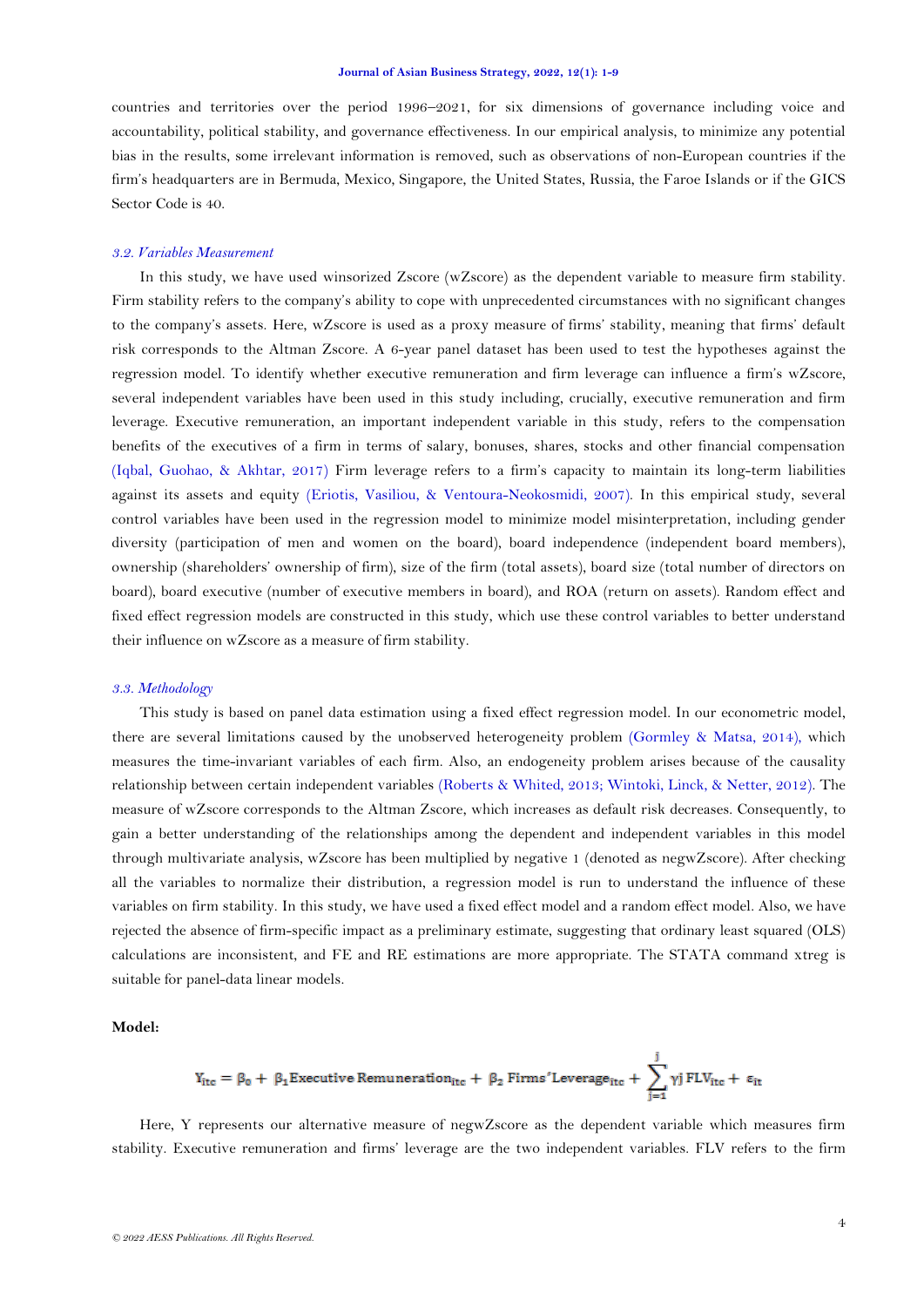level control variables  $J = 7$ , corresponding to gender diversity, firm size, board size, board independence, board executive, shareholders' ownership and return on assets. And εit is the stochastic error term**.**

# **4. RESULT AND ANALYSIS**

#### *4.1. Multivariate Analysis*

[Table 1](#page-4-0) shows the empirical findings that are used to test the hypotheses about the impact of executive remuneration and firm leverage on negwZscore as a measure of firm stability. Executive remuneration, according to hypothesis 1, has a negative impact on a firm's stability (negwZscore). The result is statistically significant with upside down and U-shaped relationships under both the fixed and random effect models.

<span id="page-4-0"></span>This U-shaped relationship between executive remuneration and firm stability indicates the contradictory connection. Specifically, the result states that a firm becomes more stable when it offers good remuneration, but that after a certain point increased remuneration causes the stability of the firm to decrease. The reason behind this relationship might be the motivation level of executives to achieve stability of the firm's assets and debt payment.

| Variables                  | $(1)$ (fe)   | $(2)$ (re)   |
|----------------------------|--------------|--------------|
|                            | negwZscore   | negwZscore   |
| GrDivers1                  | 0.156        | 0.207        |
|                            | (0.653)      | 0.616        |
| BRemun <sub>5</sub>        | $3.462***$   | $2.320***$   |
|                            | (0.664)      | (0.618)      |
| c.BRemun $5#c$ .BRemun $5$ | $-0.133***$  | $-0.0926***$ |
|                            | (0.0268)     | (0.0254)     |
| BIndependent               | $-0.0311$    | $-0.178$     |
|                            | (0.438)      | (0.426)      |
| Own1                       | $-0.477$     | $-0.540$     |
|                            | (0.428)      | (0.389)      |
| Size                       | 0.126        | 0.0527       |
|                            | (0.189)      | (0.0985)     |
| BSize1                     | $-0.00457$   | $-0.0449$    |
|                            | (0.0446)     | (0.0396)     |
| BExecutive                 | $-1.351*$    | $-1.217*$    |
|                            | (0.746)      | (0.712)      |
| wroa                       | $-2.539***$  | $-4.405***$  |
|                            | (0.883)      | (0.873)      |
| leverage1                  | $4.653***$   | $4.915***$   |
|                            | (0.587)      | (0.520)      |
| Constant                   | $-28.079***$ | $-18.181***$ |
|                            | (5.178)      | (3.813)      |
| Observations               | 558          | 558          |
| Number of Iden             | 125          | 125          |
| R-squared                  | 0.231        | 0.210        |

**Table 1.** Multivariate analysis.

Hypothesis 2 states that a firm's leverage has a statistically significant positive impact on that firm's stability (negwZscore). The results show that firm stability increases with an increase of firm leverage. Specifically, the capacity of a firm to pay their debts increases with a stable asset and equity measurement in both the fixed and random effect models. Regarding the control variables, the results are in line with several previous studies [\(Harymawan & Nowland, 2016;](#page-7-15) [Marsili, 2006;](#page-7-16) [Mas-Ruiz & Ruiz-Moreno, 2011\)](#page-7-17); firm size has a positive impact on firm stability, meaning that a firm's stability increases when its size increases. Gender diversity on the board also has a positive impact on firms' stability, a fact which is also supported by a number of studies [\(Attah-Boakye,](#page-6-16)  [Adams, Kimani, & Ullah, 2020;](#page-6-16) [Dwyer, Richard, & Chadwick, 2003;](#page-6-17) [Fernando, Jain, & Tripathy, 2020\)](#page-7-18). Gender diversity on the board can lead to more appropriate board decisions being made, boosting the firm's competitive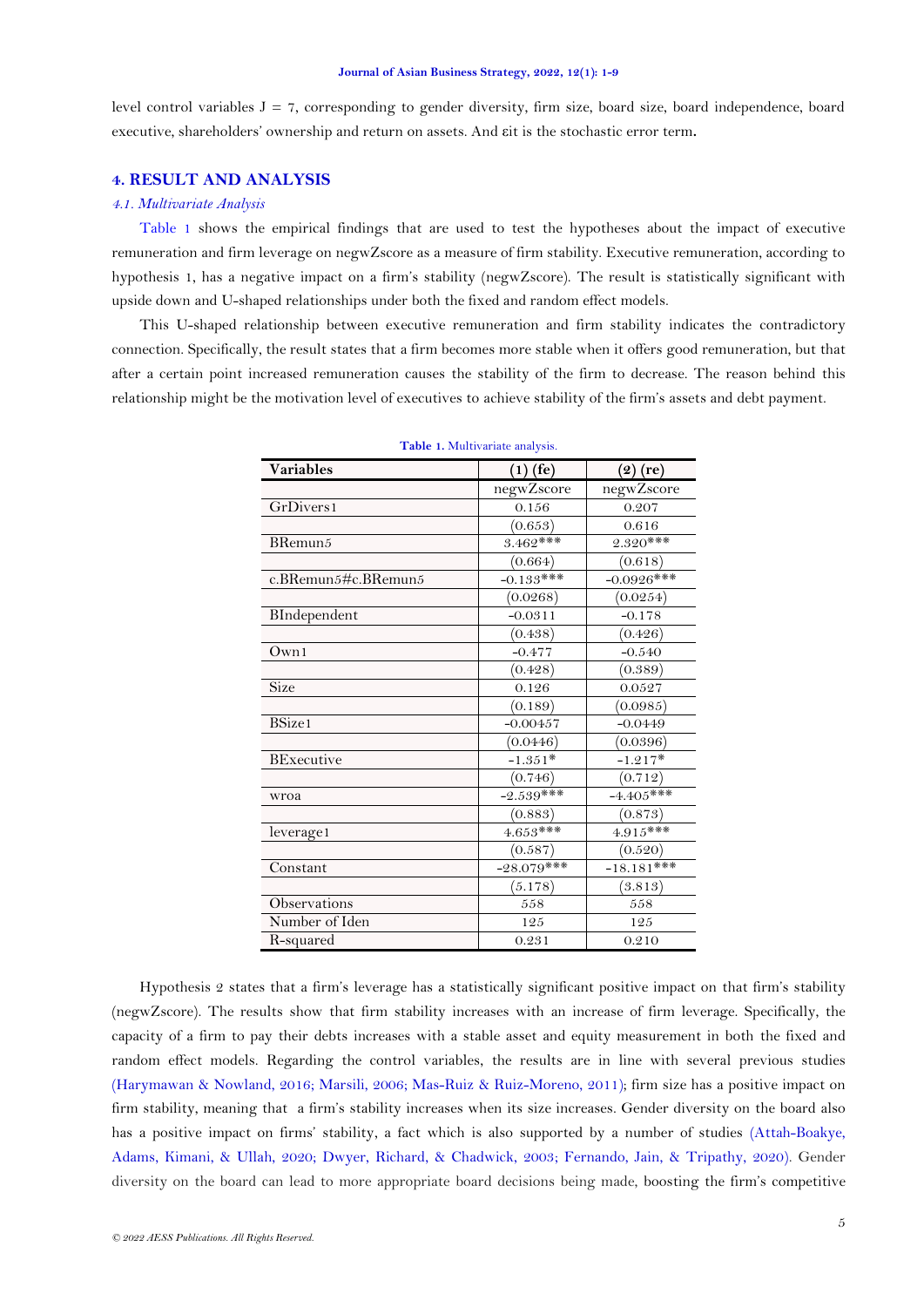profile and performance as well as its stability [\(Romano, Cirillo, Favino, & Netti, 2020\)](#page-8-13). On the other hand, board size, board independence, and board executive are shown to have a negative impact on firms' stability. A larger board may cause undue complexity and inefficiency in its operations [\(Adeabah, Gyeke-Dako, & Andoh, 2018;](#page-5-1) [Linck,](#page-7-19)  [Netter, & Yang, 2008\)](#page-7-19). As a result, firms' overall stability might suffer under a larger board. Also, shareholders' ownership of a firm negatively influences firm stability as measured by negwZscore. The reason is that, when a firm's ownership is more concentrated in its shareholders it can cause conflict between satisfying their personal interests and the proper focus on improving the firm's stability. However, return on assets (ROA) also has a significant negative impact on firms' stability. The reason may be that companies that fail to generate good profit on their assets or through investment create less revenue growth. Firms can achieve sustainable stability by increasing their focus on asset investment and secured cash conversion policies [\(Rostami, Rostami, & Kohansal,](#page-8-14)  [2016;](#page-8-14) [Takon, 2013\)](#page-8-15). Finally, this empirical study recommends that firms increase their stability by addressing a number of issues such as board size, independence, firms' ownership, firms' size, executive remuneration, return on assets and others. Proper policy implementation of asset investment, board independence management, shareholders' ownership, and remuneration policies can make firms' stability more sustainable.

### **5. CONCLUSIONS AND IMPLICATIONS**

This study has examined the impact of executive remuneration and firm leverage on firm stability measured by negwZscore using an empirical approach. Previous studies have shown that executive remuneration and firm leverage have a significant influence on the stability of a firm. This study examined a sample of 180 listed European firms for which a 6-year panel dataset for the years 2013 to 2018 was constructed. This study has found that firm stability, as measured by wZscore and then multiplied by negative 1 to facilitate understanding, is impacted by both executive remuneration and firm leverage to a degree that is statistically significant. Executive remuneration is significantly and negatively related to firm stability, displaying a U-shaped relationship. That means that when executive remuneration increases, firm stability improves up to a certain point, after which excessive remuneration and other compensation benefits lead to a decrease in firm stability due to executives' reluctant and sluggish attitudes. However, inadequate remuneration and compensation benefits cause executives to be unwilling to perform their jobs properly. Rather, a properly balanced executive remuneration package will increase the firm's stability as measured by the negwZscore. In addition, the other important finding of this study is that firm leverage is significantly and positively correlated with firm stability as measured by negwZscore. This finding states that when firm leverage is good, firms also become more stable, as a firm's stability increases with an increase in its leverage. As a result, a firm will be able to cover its long-term debt with its equity and assets in times of unprecedented circumstances. However, our empirical study has not investigated data from non-European firms, emerging economies and other countries. Also, the significance of other variables that may influence firms' stability is not explained here. The use of a larger sample might add some interesting implications in this regard. Finally, data availability remains an issue for investigations of this type.

**Funding:** This study received no specific financial support. **Competing Interests:** The author declares that there are no conflicts of interests regarding the publication of this paper.

### **REFERENCES**

- <span id="page-5-1"></span>Adeabah, D., Gyeke-Dako, A., & Andoh, C. (2018). Board gender diversity, corporate governance and bank efficiency in Ghana: A two-stage data envelope analysis (DEA) approach. *Corporate Governance: The International Journal of Business in Society, 19*(2), 299-320. Available at: https://doi.org/10.1108/cg-08-2017-0171.
- <span id="page-5-0"></span>Agarwal, V., & Taffler, R. (2008). Comparing the performance of market-based and accounting-based bankruptcy prediction models. *Journal of Banking & Finance, 32*(8), 1541-1551. Available at: https://doi.org/10.1016/j.jbankfin.2007.07.014.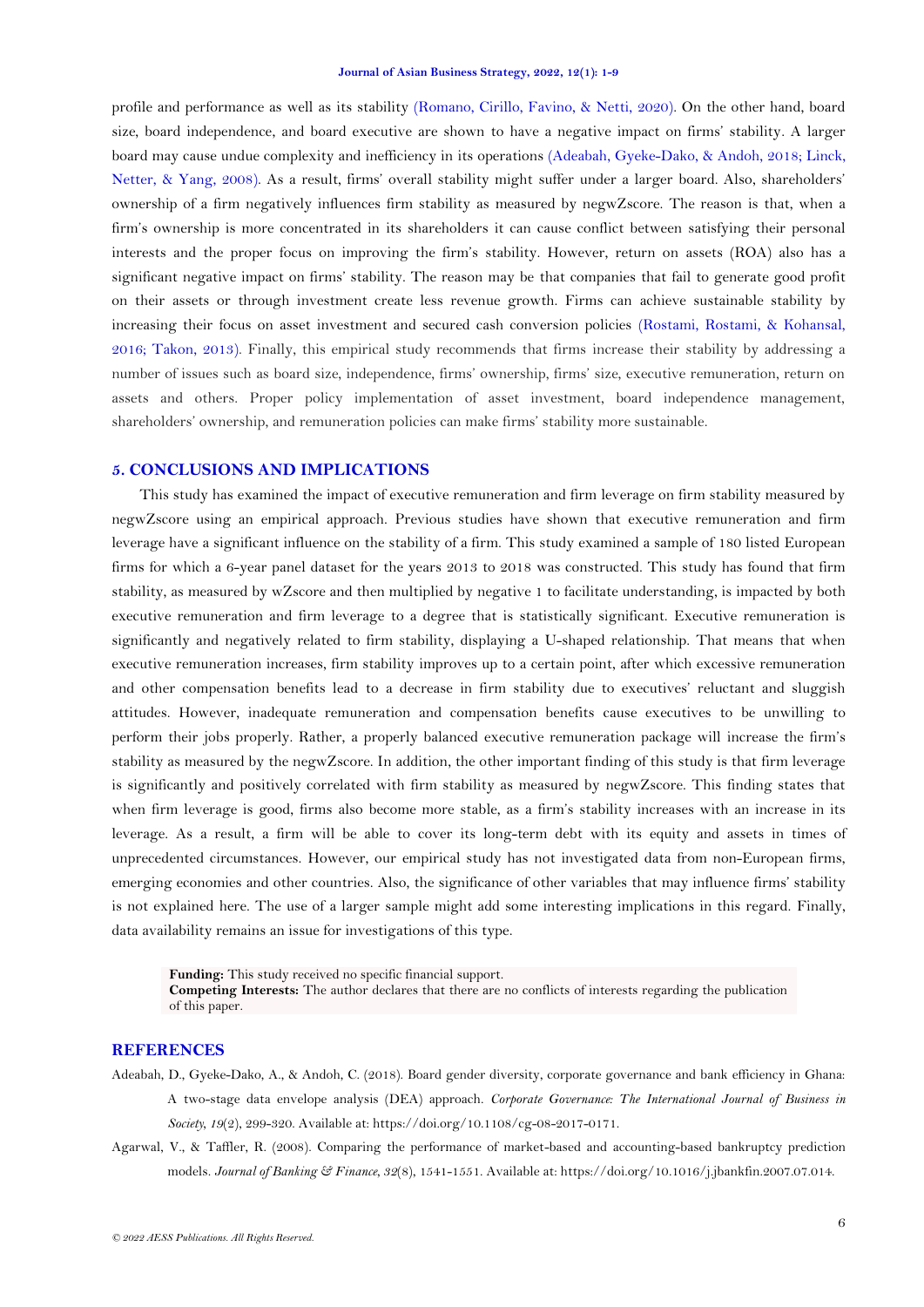- <span id="page-6-9"></span>Al Farooque, O., Buachoom, W., & Hoang, N. (2019). Interactive effects of executive compensation, firm performance and corporate governance: Evidence from an Asian market. *Asia Pacific Journal of Management, 36*(4), 1111-1164. Available at: https://doi.org/10.1007/s10490-018-09640-2.
- <span id="page-6-2"></span>Ali, M., & Azmi, W. (2016). Religion in the boardroom and its impact on Islamic banks' performance. *Review of Financial Economics, 31*, 83-88. Available at: https://doi.org/10.1016/j.rfe.2016.08.001.
- <span id="page-6-5"></span>Altman, E. I., Iwanicz-Drozdowska, M., Laitinen, E. K., & Suvas, A. (2017). Financial distress prediction in an international context: A review and empirical analysis of Altman's Z-score model. *Journal of International Financial Management & Accounting, 28*(2), 131-171. Available at: https://doi.org/10.1111/jifm.12053.
- <span id="page-6-15"></span>Anginer, D., Demirguc-Kunt, A., & Zhu, M. (2014). How does deposit insurance affect bank risk? Evidence from the recent crisis. *Journal of Banking & Finance, 48*, 312-321. Available at: https://doi.org/10.1016/j.jbankfin.2013.09.013.
- <span id="page-6-6"></span>Aslam, E., Haron, R., & Tahir, M. N. (2019). How director remuneration impacts firm performance: An empirical analysis of executive director remuneration in Pakistan. *Borsa Istanbul Review, 19*(2), 186-196. Available at: https://doi.org/10.1016/j.bir.2019.01.003.
- <span id="page-6-16"></span>Attah-Boakye, R., Adams, K., Kimani, D., & Ullah, S. (2020). The impact of board gender diversity and national culture on corporate innovation: A multi-country analysis of multinational corporations operating in emerging economies. *Technological Forecasting and Social Change, 161*, 120247. Available at: https://doi.org/10.1016/j.techfore.2020.120247.
- <span id="page-6-3"></span>Bai, G., & Elyasiani, E. (2013). Bank stability and managerial compensation. *Journal of Banking & Finance, 37*(3), 799-813. Available at: https://doi.org/10.1016/j.jbankfin.2012.10.026.
- <span id="page-6-1"></span>Bei, Z., & Wijewardana, W. P. (2012). Financial leverage, firm growth and financial strength in the listed companies in Sri Lanka. *Procedia-Social and Behavioral Sciences, 40*, 709-715. Available at: https://doi.org/10.1016/j.sbspro.2012.03.253.
- <span id="page-6-14"></span>Bhagat, S., Bolton, B., & Lu, J. (2015). Size, leverage, and risk-taking of financial institutions. *Journal of Banking & Finance, 59*, 520-537. Available at: https://doi.org/10.1016/j.jbankfin.2015.06.018.
- <span id="page-6-8"></span>Buachoom, W. (2017). Simultaneous relationship between performance and executive compensation of Thai non-financial firms. *Asian Review of Accounting, 25*(3), 404-423. Available at: https://doi.org/10.1108/ara-02-2016-0020.
- <span id="page-6-12"></span>Bussin, M., & Modau, M. F. (2015). The relationship between Chief executive officer remuneration and financial performance in South Africa between 2006 and 2012. *SA Journal of Human Resource Management, 13*(1), 1-18. Available at: https://doi.org/10.4102/sajhrm.v13i1.668.
- <span id="page-6-13"></span>Chen, Y., & Jermias, J. (2014). Business strategy, executive compensation and firm performance. *Accounting & Finance, 54*(1), 113-134. Available at: https://doi.org/10.1111/j.1467-629x.2012.00498.x.
- <span id="page-6-10"></span>Das, A., & Dey, S. (2016). Role of corporate governance on firm performance: A study on large Indian corporations after implementation of companies' act 2013. *Asian Journal of Business Ethics, 5*(1-2), 149-164. Available at: https://doi.org/10.1007/s13520-016-0061-7.
- <span id="page-6-0"></span>De Jong, A., Zacharias, N. A., & Nijssen, E. J. (2021). How young companies can effectively manage their slack resources over time to ensure sales growth: The contingent role of value-based selling. *Journal of the Academy of Marketing Science, 49*(2), 304-326. Available at: https://doi.org/10.1007/s11747-020-00746-y.
- <span id="page-6-11"></span>DesJardine, M. R., & Shi, W. (2021). How temporal focus shapes the influence of executive compensation on risk taking. *Academy of Management Journal, 64*(1), 265-292. Available at: https://doi.org/10.5465/amj.2018.1470.
- <span id="page-6-4"></span>Dwumfour, R. A. (2017). Explaining banking stability in Sub-Saharan Africa. *Research in International Business and Finance, 41*, 260-279. Available at: https://doi.org/10.1016/j.ribaf.2017.04.027.
- <span id="page-6-17"></span>Dwyer, S., Richard, O. C., & Chadwick, K. (2003). Gender diversity in management and firm performance: The influence of growth orientation and organizational culture. *Journal of Business Research, 56*(12), 1009-1019. Available at: https://doi.org/10.1016/s0148-2963(01)00329-0.
- <span id="page-6-7"></span>Elsayed, N., & Elbardan, H. (2018). Investigating the associations between executive compensation and firm performance: Agency theory or tournament theory. *Journal of Applied Accounting Research, 19*(2), 245-270. Available at: https://doi.org/10.1108/jaar-03-2015-0027.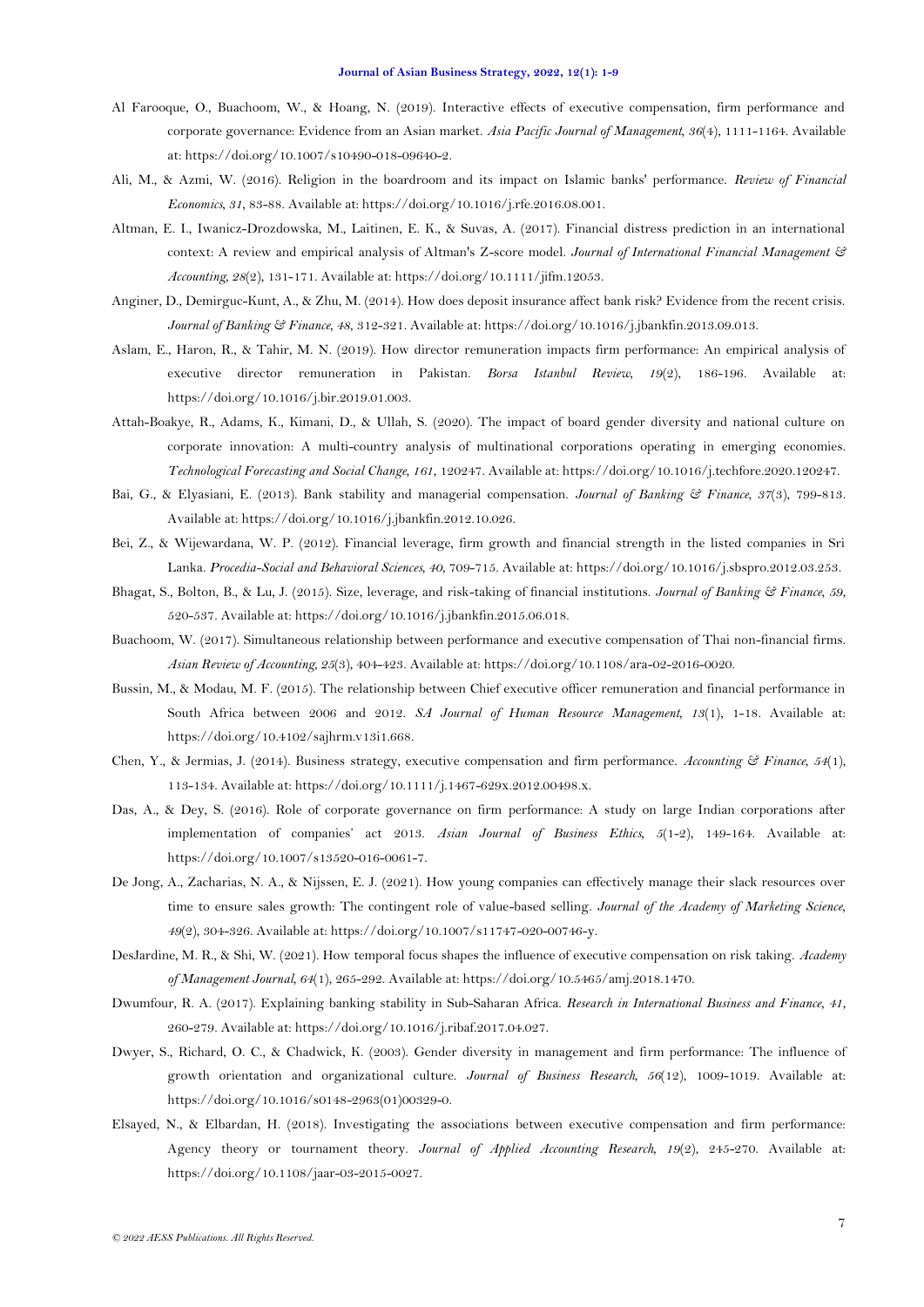- <span id="page-7-4"></span>Elyasiani, E., & Jia, J. (2010). Distribution of institutional ownership and corporate firm performance. *Journal of Banking & Finance, 34*(3), 606-620. Available at: https://doi.org/10.1016/j.jbankfin.2009.08.018.
- <span id="page-7-1"></span>Emongor, E., Musau, S., & Mwasiaji, E. (2020). Non-interest income and insolvency risk of commercial banks in Kenya. *Journal of Finance and Accounting, 4*(5), 41-54.
- <span id="page-7-13"></span>Eriotis, N., Vasiliou, D., & Ventoura-Neokosmidi, Z. (2007). How firm characteristics affect capital structure: An empirical study. *Managerial Finance, 33*(5), 321-331. Available at: https://doi.org/10.1108/03074350710739605.
- <span id="page-7-18"></span>Fernando, G. D., Jain, S. S., & Tripathy, A. (2020). This cloud has a silver lining: Gender diversity, managerial ability, and firm performance. *Journal of Business Research, 117*, 484-496. Available at: https://doi.org/10.1016/j.jbusres.2020.05.042.
- <span id="page-7-8"></span>Gill, S. (2014). Rewards for failure: An explanation for anomalous executive remuneration. *Journal of Indian Business Research, 6*(2), 90-127. Available at: https://doi.org/10.1108/jibr-05-2013-0054.
- <span id="page-7-14"></span>Gormley, T. A., & Matsa, D. A. (2014). Common errors: How to (and not to) control for unobserved heterogeneity. *The Review of Financial Studies, 27*(2), 617-661. Available at: https://doi.org/10.1093/rfs/hht047.
- <span id="page-7-10"></span>Guney, Y., Ozkan, A., & Ozkan, N. (2007). International evidence on the non-linear impact of leverage on corporate cash holdings. *Journal of Multinational Financial Management, 17*(1), 45-60. Available at: https://doi.org/10.1016/j.mulfin.2006.03.003.
- <span id="page-7-15"></span>Harymawan, I., & Nowland, J. (2016). Political connections and earnings quality: How do connected firms respond to changes in political stability and government effectiveness? *International Journal of Accounting & Information Management, 24*(4), 339-356. Available at: https://doi.org/10.1108/ijaim-05-2016-0056.
- <span id="page-7-3"></span>Hearn, B. (2013). The determinants of director remuneration in West Africa: The impact of state versus firm-level governance measures. *Emerging Markets Review, 14*, 11-34. Available at: https://doi.org/10.1016/j.ememar.2012.11.004.
- <span id="page-7-12"></span>Iqbal, S., Guohao, L., & Akhtar, S. (2017). Effects of job organizational culture, benefits, salary on job satisfaction ultimately affecting employee retention. *Review of Public Administration and Management, 5*(3), 1-7. Available at: https://doi.org/10.4172/2315-7844.1000229.
- <span id="page-7-9"></span>Jermias, J. (2008). The relative influence of competitive intensity and business strategy on the relationship between financial leverage and performance. *The British Accounting Review, 40*(1), 71-86. Available at: https://doi.org/10.1016/j.bar.2007.11.001.
- <span id="page-7-0"></span>Keenan, J., & Aggestam, M. (2001). Corporate governance and intellectual capital: Some conceptualisations. *Corporate Governance: An International Review, 9*(4), 259-275. Available at: https://doi.org/10.1111/1467-8683.00254.
- <span id="page-7-5"></span>Kirsten, E., & Du, T. E. (2018). The relationship between remuneration and financial performance for companies listed on the Johannesburg Stock Exchange. *South African Journal of Economic and Management Sciences, 21*(1), 1-10. Available at: https://doi.org/10.4102/sajems.v21i1.2004.
- <span id="page-7-11"></span>Lee, S. (2011). Moderating effects of capital intensity on the relationship between leverage and financial distress in the US restaurant industry. *The Journal of Hospitality Financial Management, 19*(1), 127-127.
- <span id="page-7-19"></span>Linck, J. S., Netter, J. M., & Yang, T. (2008). The determinants of board structure. *Journal of Financial Economics, 87*(2), 308-328. Available at: https://doi.org/10.1016/j.jfineco.2007.03.004.
- <span id="page-7-6"></span>Marimuthu, F., & Kwenda, F. (2019). The relationship between executive remuneration and financial performance in South African State-owned entities. *Academy of Accounting and Financial Studies Journal, 23*(4), 1-18.
- <span id="page-7-16"></span>Marsili, O. (2006). Stability and turbulence in the size distribution of firms: Evidence from Dutch manufacturing. *International Review of Applied Economics, 20*(2), 255-272. Available at: https://doi.org/10.1080/02692170600581193.
- <span id="page-7-17"></span>Mas-Ruiz, F., & Ruiz-Moreno, F. (2011). Rivalry within strategic groups and consequences for performance: The firm-size effects. *Strategic Management Journal, 32*(12), 1286-1308. Available at: https://doi.org/10.1002/smj.936.
- <span id="page-7-7"></span>Merhebi, R., Pattenden, K., Swan, P. L., & Zhou, X. (2006). Australian chief executive officer remuneration: Pay and performance. *Accounting & Finance, 46*(3), 481-497. Available at: https://doi.org/10.1111/j.1467-629x.2006.00178.x.
- <span id="page-7-2"></span>Nurun, N. I. M., & Dip, T. H. A. (2017). Impact of motivation on employee performances: A case study of Karmasangsthan bank Limited, Bangladesh. *Arabian Journal of Business and Management Review, 7*(293), 2.